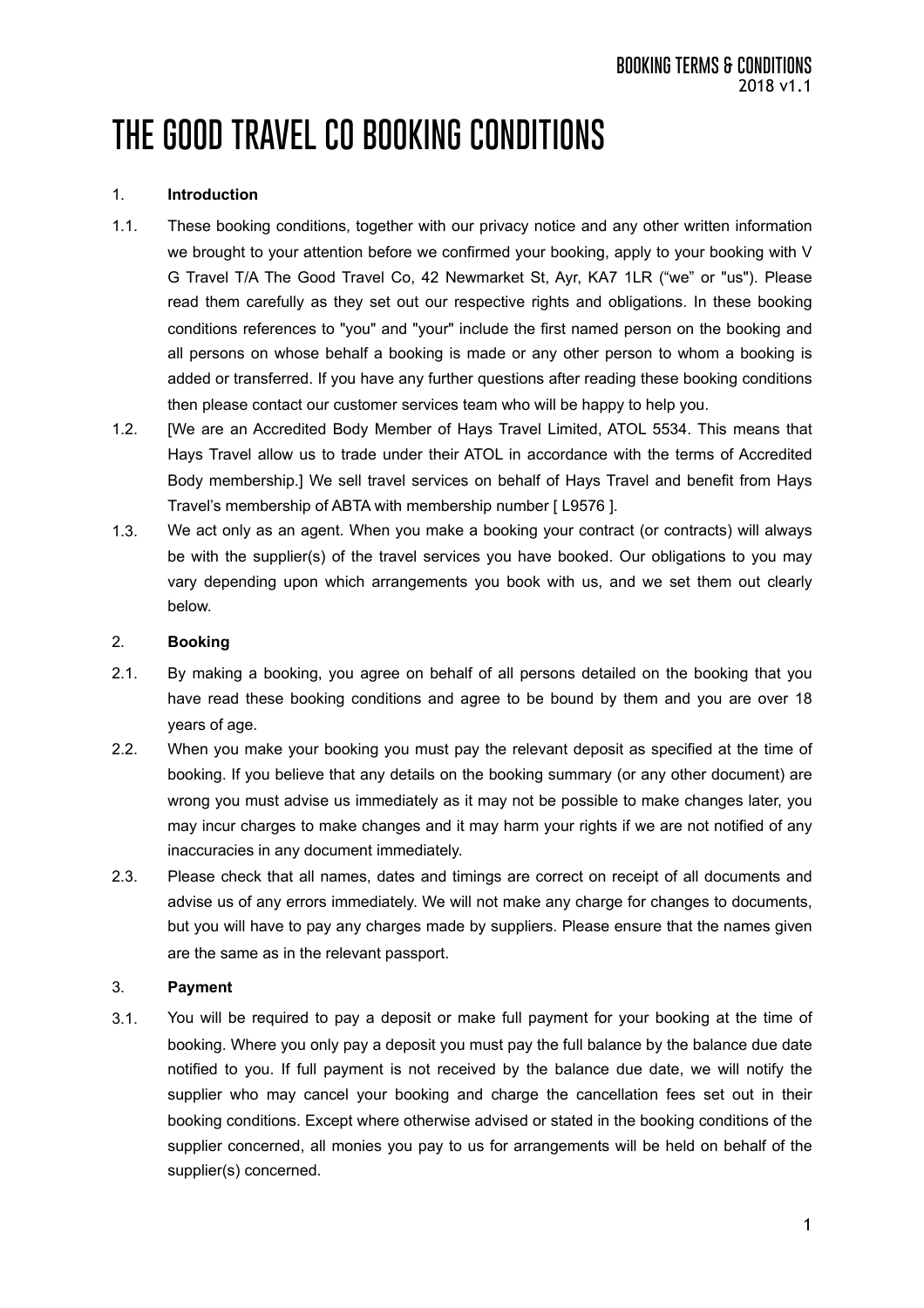## 4. **Your contract**

- 4.1. When making your booking we will arrange for you to enter into contracts with the suppliers (tour operator, airline or other supplier) named on your booking summary. For most bookings we act as agent for the supplier but we act as your agent when making a booking with most no frills airlines. Details will be given at the time of booking. The supplier's booking conditions will apply to your booking and we advise you to read these carefully as they contain important information about your booking. They may limit or exclude the supplier's liability to you, as well as in accordance with applicable International Conventions. Please ask us for copies of these if you do not have them. Until a component has been confirmed by the individual supplier, no contract has been formed.
- 4.2. You may wish to purchase flights, hotel, car rental, transfers or other services on our website. The products shown are subject to availability. Each component will be provided by different third party providers of the products you have selected. Your contract will be with the individual suppliers and not with us. As an agent we accept no responsibility for the acts or omissions of the supplier or for the services provided by the supplier. However, depending on which arrangements you book with us a combination of travel services may be a package under the Package Travel Regulations for which we are responsible as package organiser (see "Where we are package organiser" below).

## 5. **Flights**

- 5.1. When booking flights with most low cost airlines, we will act as your booking agent on criteria specified by you. In relation to such bookings, you appoint us to source those flights on your behalf and you are our principal. We will arrange for you to enter into a contract directly with the airline concerned. Your payment obligations will be as agreed between you and us. In all other respects, you will be subject to the airline's terms and conditions which you must refer to on the relevant airline's website. You are advised to read these carefully prior to requesting us to book your flight. By making a booking for which we are acting as your agent, you specifically agree to the terms of this clause. We accept no liability in relation to any contract you enter into with the airline, or their acts or omissions, or for the flight service itself.
- 5.2. **Charter flights:** When you book your charter flight through us, we act as agent for the charter flight provider who holds an ATOL. The contract will be between you and the charter flight provider.

# 6. **If You Want To Change or Cancel Your Holiday**

6.1. Any cancellation or amendment request must be sent to us in writing and will not take effect until received by us. If you cancel or amend your booking the supplier may charge the cancellation or amendment charge shown in their booking conditions (which may be 100% of the cost of the travel arrangements). We may collect this on their behalf and you also must pay us any applicable administration charges.

# 7. **Changes or Cancellations by the Supplier**

7.1. We will inform you of any changes or cancellations as soon as reasonably possible. If the supplier offers alternative arrangements or a refund, you will need to let us know your choice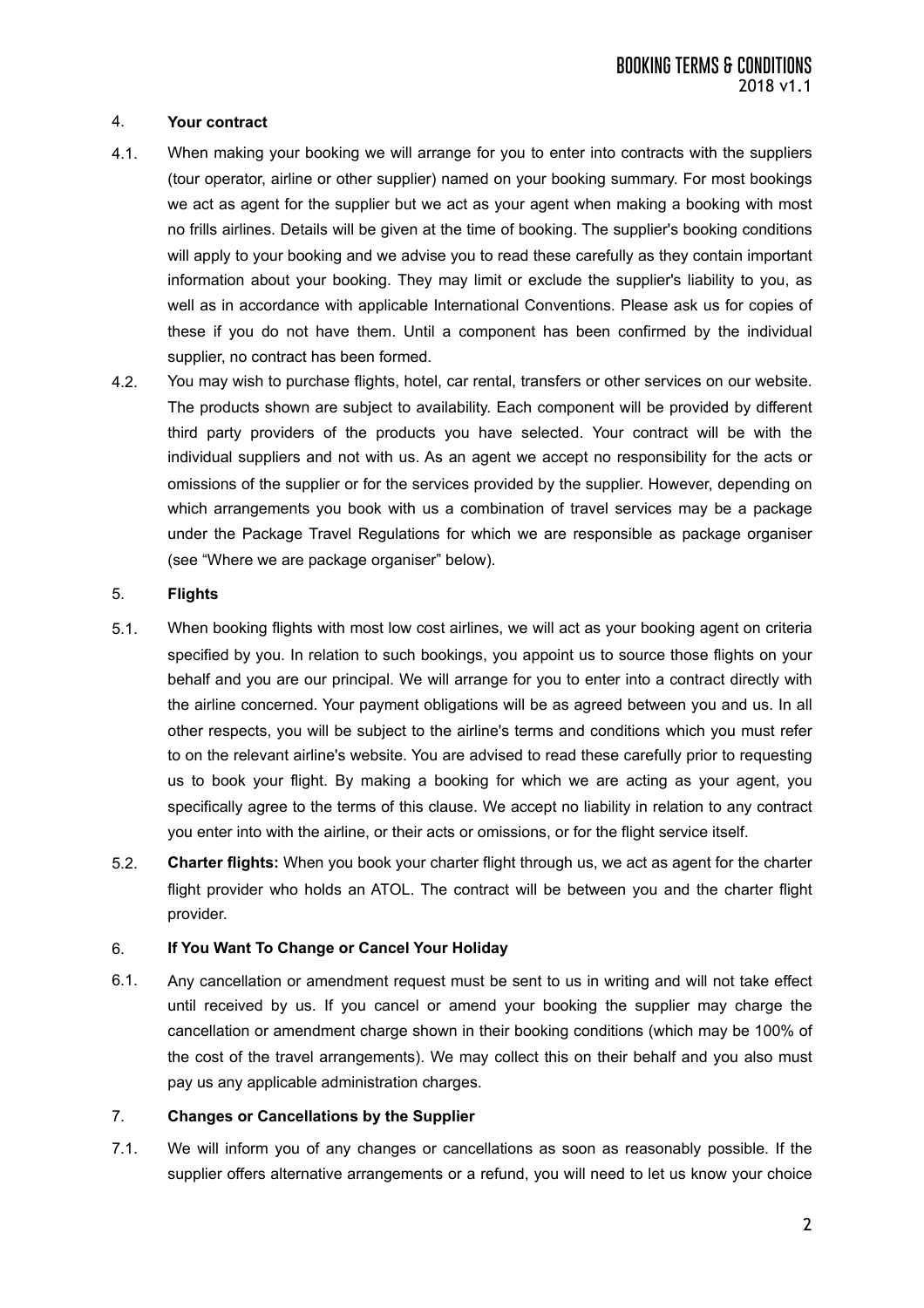within the time frame we stipulate. If you fail to do so the supplier is entitled to assume you wish to receive a full refund. Except where we act as package organiser (see "Where we are package organiser" below), we accept no liability for any changes or cancellations made to your arrangements by the supplier under your contract with them.

## 8. **Our Service Charges**

- 8.1. In certain circumstances we apply service charges which will be shown on your booking confirmation as follows:
	- "Administration Fee for Supplier Failure Cover" (see "Your Financial Protection" below)
	- "ATOL fee" (see "Where we are package organiser" below)
	- "Service Charge" a charge for the booking agency services we provide to you. Please note that the term Service Charge does not refer to us putting together a holiday package, it is our standard charge for the service of acting as booking agent.

## 9. **Our responsibility for your booking**

9.1. Your contract is with the supplier and its booking conditions apply. Unless we act as package organiser (see "Where we are package organiser" below), as agent, we accept no responsibility for the actual provision of the travel services. Our responsibilities are limited to making the booking in accordance with your instructions. We accept no responsibility for any information about the arrangements that we pass on to you in good faith. However, in the event that we are found liable to you on any basis whatsoever, our maximum liability to you is limited to three times the cost of your booking (or the appropriate proportion of this if not everyone on the booking is affected). We do not exclude or limit any liability for death or personal injury that arises as a result of our negligence or that of any of our employees whilst acting in the course of their employment.

## 10. **Complaints**

- 10.1. The contract for your arrangements is between you and the supplier and any queries or concerns should be addressed to them. If you have a problem whilst on holiday, this must be reported to the supplier or their local supplier or agent immediately. If you fail to follow this procedure there will be less opportunity to investigate and rectify your complaint. The amount of compensation you may be entitled to may be reduced or you may not receive any at all depending upon the circumstances.
- 10.2. If you wish to complain when you return home, write to the supplier as set out in your booking confirmation. We will of course assist you with this if you wish - please contact Customer Services. If the matter cannot be resolved and it involves us or another ABTA member then then you have the option to use ABTA's ADR scheme, approved by the Chartered Trading Standards Institute, see [www.abta.com.](http://www.abta.com)
- 10.3. You can also access the European Commission Online Dispute (ODR) Resolution platform at http://ec.europa.eu/consumers/odr/. This ODR platform is a means of notifying us of your complaint; it will not determine how your complaint should be resolved.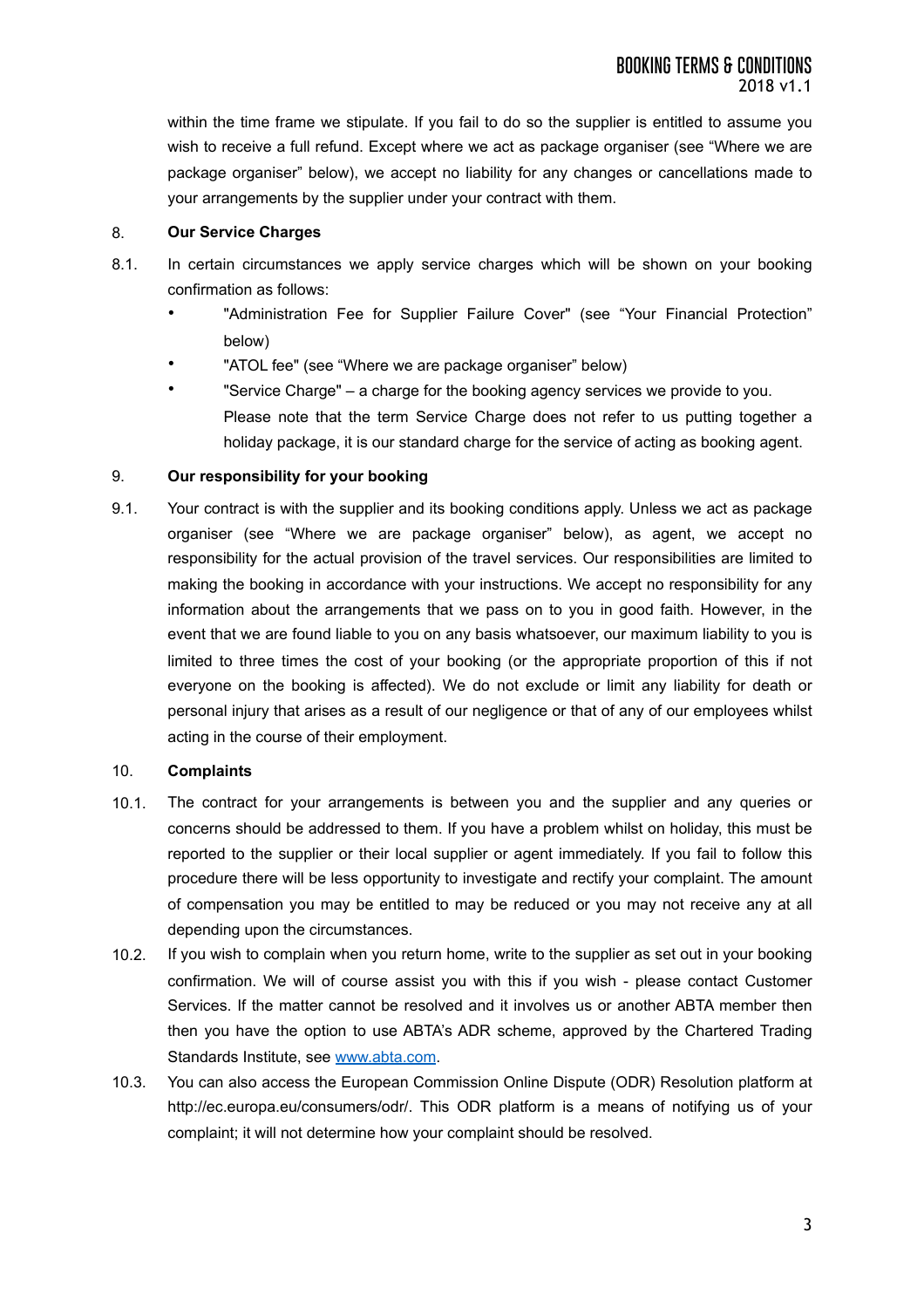## 11. **Your Financial Protection**

- 11.1. Many of the travel arrangements that we sell are protected in the case of the financial failure of the travel company. Please ask us about the protection that applies to your booking.
- 11.2. When you buy an ATOL protected flight or flight inclusive holiday from us you will receive an ATOL Certificate. This lists what is financially protected, where you can get information on what this means for you and who to contact if things go wrong.
- 11.3. Please note that ATOL protection is not available for flights with low-cost carriers or where your payment is made direct to airlines unless they are part of a package (see "Where we are package organiser" below). Where necessary, we will add supplier failure insurance to your booking automatically. This protects you by insuring us against the costs of refunding or replacing your booking if a supplier fails. If applicable we will charge an administration fee for supplier failure cover which will be shown on your booking confirmation.
- 11.4. We, or the suppliers identified on your ATOL Certificate, will provide you with the services listed on the ATOL Certificate (or a suitable alternative). In some cases, where neither we nor the supplier are able to do so for reasons of insolvency, an alternative ATOL holder may provide you with the services you have bought or a suitable alternative (at no extra cost to you). You agree to accept that in those circumstances the alternative ATOL holder will perform those obligations and you agree to pay any money outstanding to be paid by you under your contract to that alternative ATOL holder. However, you also agree that in some cases it will not be possible to appoint an alternative ATOL holder, in which case you will be entitled to make a claim under the ATOL scheme (or your credit card issuer where applicable).
- 11.5. If we, or the suppliers identified on your ATOL Certificate, are unable to provide the services listed (or a suitable alternative, through an alternative ATOL holder or otherwise) for reasons of insolvency, the Trustees of the Air Travel Trust may make a payment to (or confer a benefit on) you under the ATOL scheme. You agree that in return for such a payment or benefit you assign absolutely to those Trustees any claims which you have or may have arising out of or relating to the non-provision of the services, including any claim against us, the travel agent (or your credit card issuer where applicable). You also agree that any such claims may be reassigned to another body, if that other body has paid sums you have claimed under the ATOL scheme.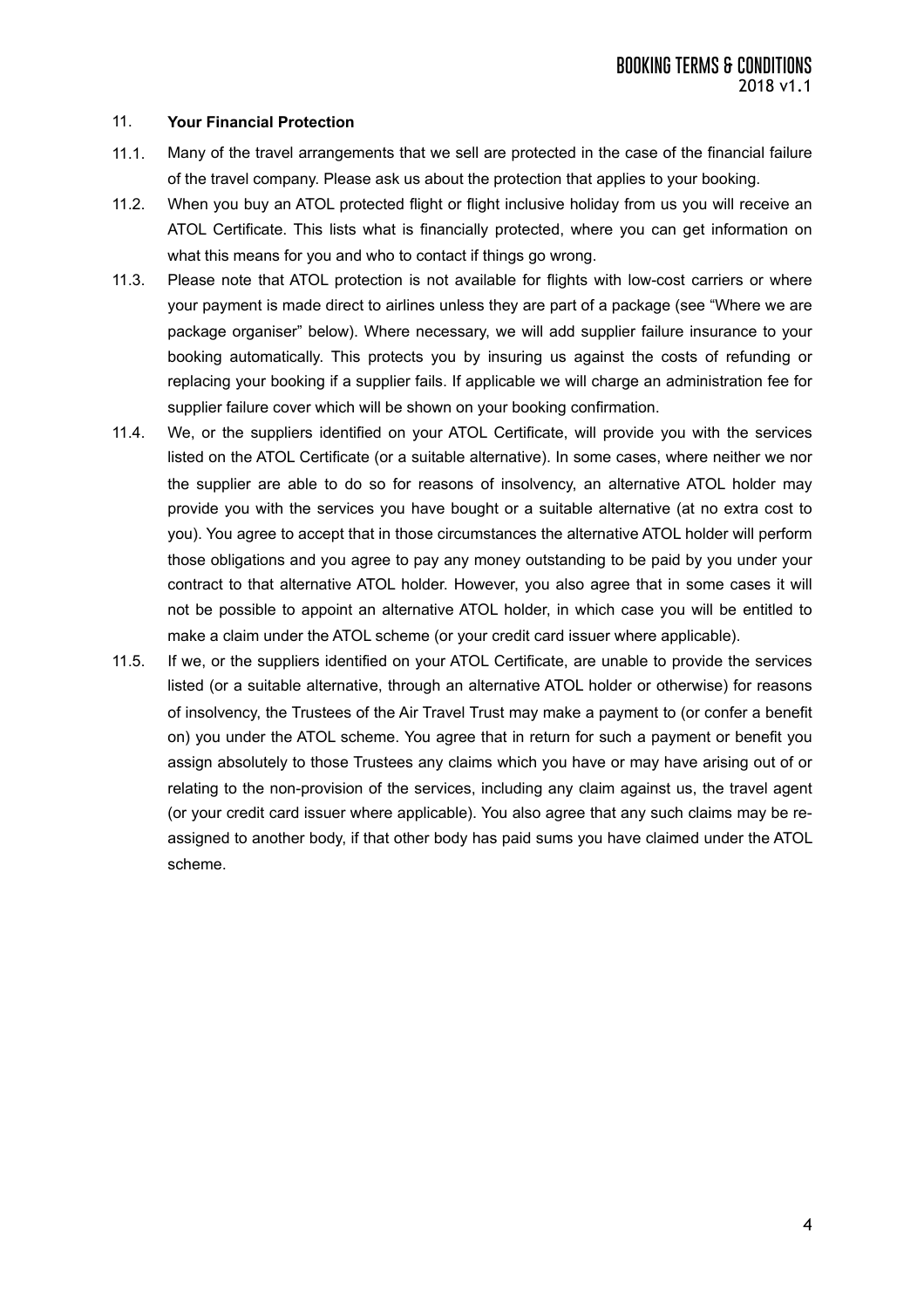## 12. **Where we are package organiser**

- 12.1. Depending upon which arrangements you book with us and how they are booked, your travel arrangements may constitute a package holiday where we are the organiser under The Package Travel and Linked Travel Arrangements Regulations 2018.
- 12.2. Where we are package organiser, we will still be acting as an agent and your contracts will still be with the separate travel service suppliers. However, as package organiser we will be responsible for the performance of the travel services included in your package, irrespective of whether those services are to be performed other travel service providers (our suppliers). If any of the travel services are not performed in accordance with the package travel contract and we don't put that right we may be liable to offer you compensation, but within the limits of the law and the terms of these booking conditions.
- 12.3. We provide security for flight-inclusive packages where we are the organiser as an Accredited Body Member of Hays Travel through Hays Travel's Air Travel Organiser's Licence number 5534 issued by the CAA of 45-59 Kingsway, London WC2B 6TE ([www.caa.co.uk\)](http://www.caa.co.uk). An ATOL Protection Contribution of £2.50 per passenger is payable to the CAA on package bookings and this will be reflected on your booking summary as a charge for "ATOL fee".
- 12.4. When you buy a package holiday where we are the organiser which doesn't include a flight, protection is provided by way of a bond held by ABTA of 30 Park Street, London, SE1 9EQ [\(www.abta.com](http://www.abta.com)).
- 12.5. Where we are package organiser, You may transfer the booking to another person. An administration charge will be made of £50 per person for transfer requests made more than 61 days before departure, and £100 per person within 61 days before departure. You must also pay any further costs we incur in making this transfer. As most airlines do not permit name changes after tickets have been issued, these charges are likely to include the full cost of the flight. Both you and the new traveller are responsible for paying all costs we incur in making the transfer.
- 12.6. Where we are package organiser, if you're in difficulty whilst on holiday and ask us to help we will provide appropriate assistance, in particular by providing information on health services, local authorities and consular assistance; and helping you to find alternative arrangements and any necessary phone calls/emails. You must pay any costs we incur, if the difficulty is your fault.
- 12.7. Where we are package organiser, you can contact us to complain about any lack of conformity perceived during the performance of the package or to request assistance if you are in difficulty through our Customer Relations department on 0333 033 6890 or [customer.relations@hays-travel.co.uk](mailto:customer.relations@hays-travel.co.uk)

# 13. **ABTA**

We are a Member of ABTA, membership number [xxx ]. We are obliged to maintain a high standard of service to you by ABTA's Code of Conduct. We can also offer you ABTA's scheme for the resolution of disputes which is approved by the Chartered Trading Standards Institute. If we can't resolve your complaint, go to www.abta.com to use ABTA's simple procedure.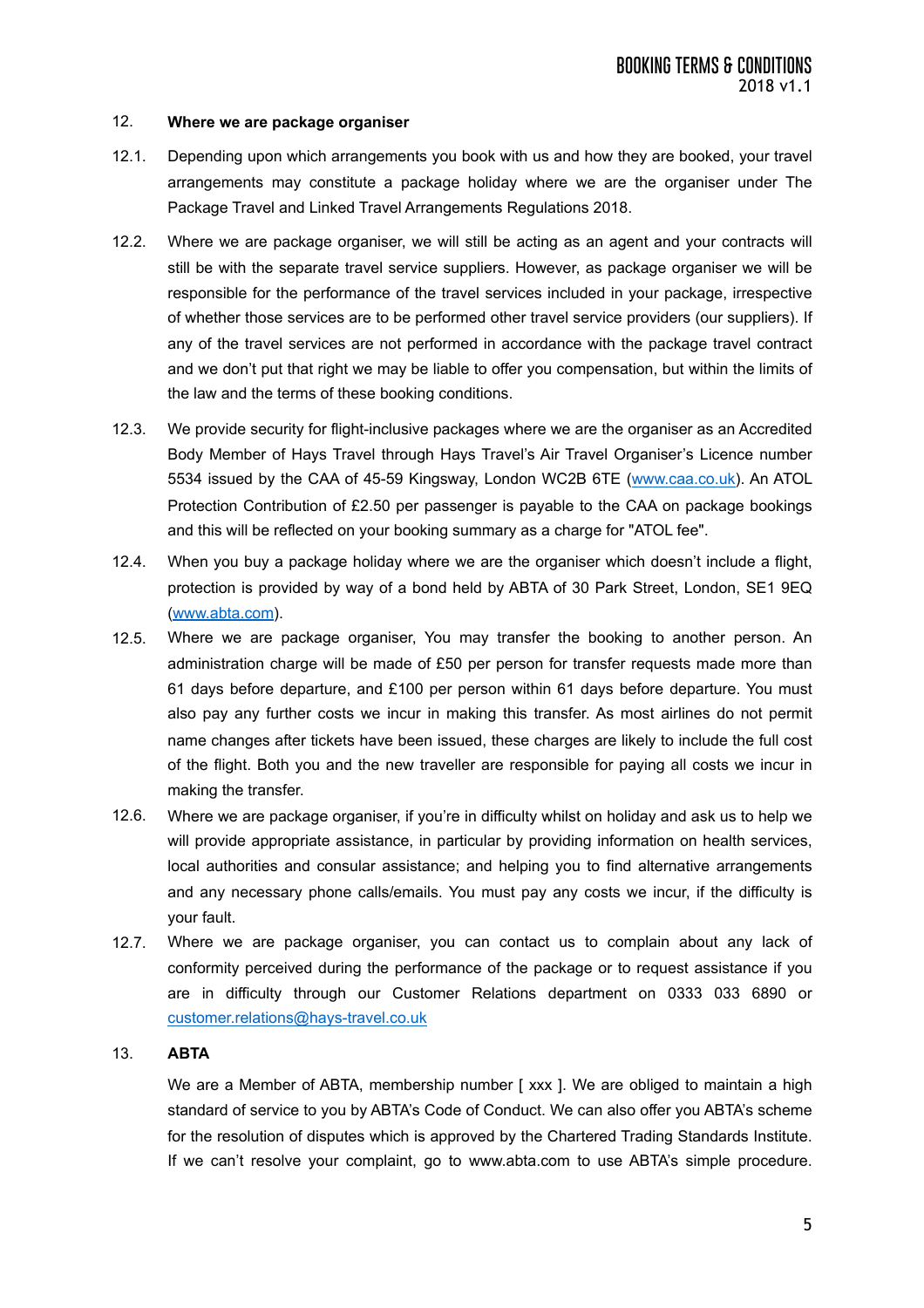Further information on the Code and ABTA's assistance in resolving disputes can be found at www.abta.com.

## 14. **Special Requests**

If you have any special requests (for example dietary requirements, cots or room location), please let us know at the time of booking. We will pass on all such requests to the supplier but we do not guarantee that they will be met and we will have no liability to you if they are not.

#### 15. **Insurance**

We strongly recommend that you take out adequate travel insurance and it may be a condition of your contract with suppliers. Your insurance should offer cover for you and your party against the cost of cancellation by you; the cost of assistance (including repatriation) in the event of accident or illness; loss of baggage and money; and other expenses. If we have issued your policy please check it carefully to ensure that all the details are correct and that all relevant information has been provided by you (e.g. pre-existing medical conditions). Failure to disclose relevant information will affect your insurance. If you fail to travel with adequate insurance cover we will not be liable for any losses in respect of which would have been covered by such insurance.

#### 16. **Accommodation**

- 16.1. Accommodation ratings are displayed as provided by the supplier. These are intended to give a guide to the services and facilities you should expect from your accommodation. Standards and ratings may vary between countries, as well as between suppliers. We cannot guarantee the accuracy of any ratings given and no warranty is given or implied.
- 16.2. Safety standards in some countries may differ from those applicable in the United Kingdom. We strongly advise that all customers seek to minimise their exposure to injury by familiarising themselves with relevant safety information.
- 16.3. After registration, on arrival at your accommodation, you will be allocated a room. It is your responsibility to verify the check-in and check-out times directly with your accommodation supplier. Please note that any local taxes and expenses will be payable to your accommodation supplier in resort on check-out.
- 16.4. The standard international practice is to let rooms from midday to midday. However times do vary. Check-in times are usually between 2pm and 3pm, check-out times between 11am and 12 noon on the day of departure. Therefore, if you check-in immediately after a night flight this would normally count as one night's accommodation. Similarly, if your return flight is at night you will normally be required to vacate your room at 12 noon prior to leaving for the airport. Day rooms are subject to availability/cost and should be arranged locally with the accommodation management.

## 17. **Building Work**

From time to time, renovation or refurbishment and its associated noise are unavoidable at a hotel. If we are notified of such works we will inform you before you make your booking or within a reasonable time of us being notified.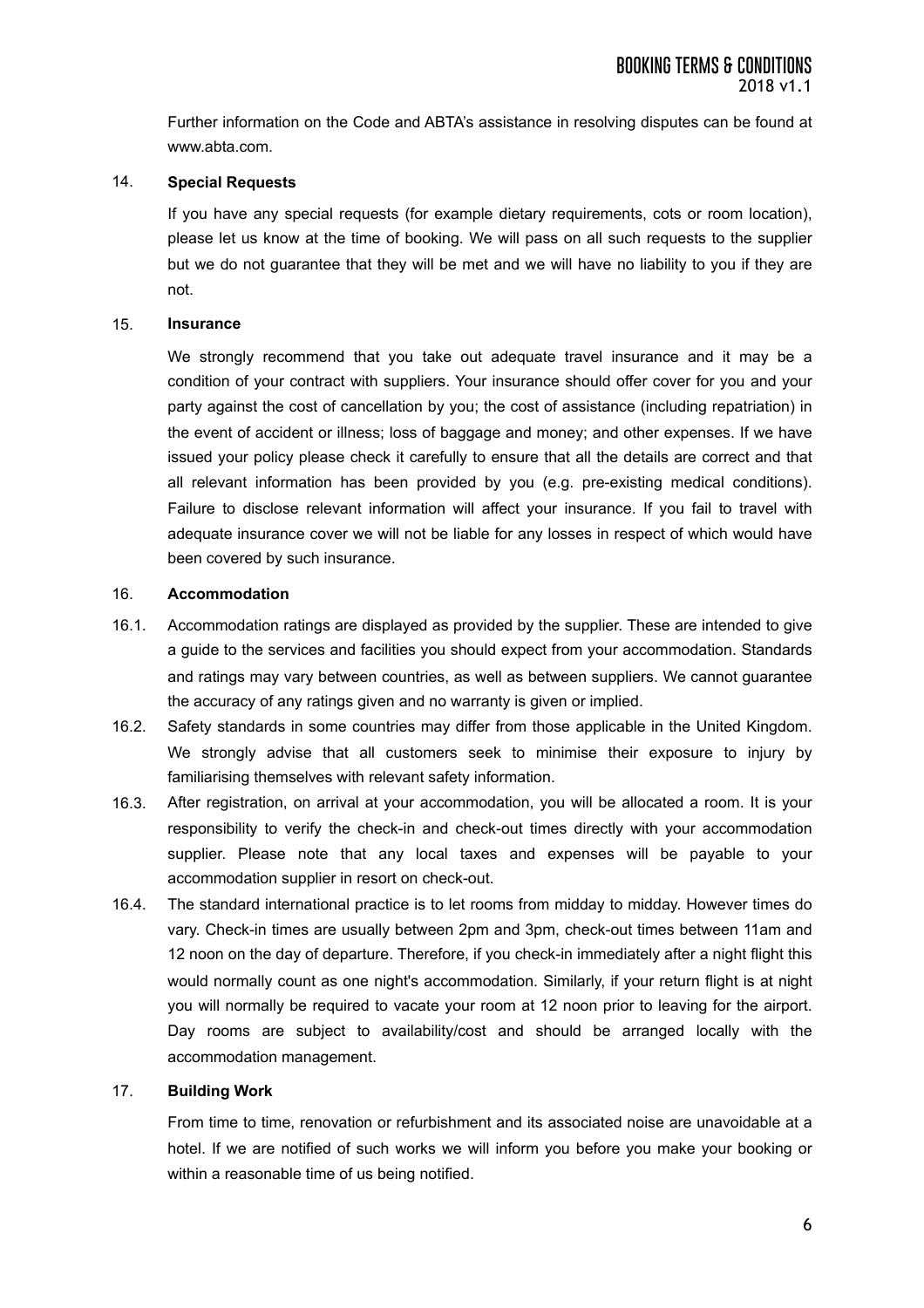#### 18. **Delivery of Documents**

All documents (e.g. invoices/tickets/Insurance policies) will be sent to you by post or email. Once documents leave our offices we will not be responsible for their loss unless such loss is due to our negligence. You must pay any charges made by suppliers if tickets or other documents need to be reissued.

#### 19. **Passports, Visas and Health**

- 19.1. We can provide general information about the passport and visa requirements for your trip, but this is for guidance only and it remains your responsibility to check the requirements before you travel. Your specific passport and visa requirements, and other immigration requirements are your responsibility and you should confirm these with the relevant Embassies and/or Consulates. Neither we nor the supplier accept any responsibility if you cannot travel because you have not complied with any passport, visa or immigration requirements. Most countries now require passports to be valid for at least 6 months after your return date. For more information on passports please visit https://www.gov.uk/browse/ citizenship/passports
- 19.2. Please take special note that for all air travel within the British Isles, airlines require photographic identification of a specific type. Please ask us for full details. We can provide general information about any health formalities required for your trip but you should check with your own doctor for your specific circumstances. Up to date travel advice can be obtained from the Foreign and Commonwealth Office, visit www.fco.gov.uk.

## 20. **Final Travel Arrangements**

Please ensure that all your travel, passport, visa and insurance documents are in order and that you arrive in plenty of time for checking in at the airport. It may be necessary to reconfirm your flight with the airline prior to departure. Please ask us for details at least 72 hours before your outbound flight. You should take a note of any reference number or contact name when reconfirming. If you fail to reconfirm you may be refused permission to board the aircraft and you are unlikely to receive any refund.

## 21. **Unavoidable and Extraordinary Circumstances**

Except where otherwise expressly stated in these booking conditions we will not be liable or pay you compensation if our obligations to you are affected by any circumstances which we or the supplier of the service in question could not have avoided even if all reasonable measures had been taken. These circumstances can include, but are not limited to, war, threat of war, civil strife, terrorist activity and its consequences or the threat of such activity, riot, the act of any government or other national or local authority, industrial dispute, natural or nuclear disaster, fire, chemical or biological disaster, weather conditions which make it impossible to travel safely to the destination and all similar events outside our control or the control of the supplier concerned.

## 22. **Behaviour**

Please be aware that the booking conditions of the supplier will normally state that your stay can be terminated, with no refund, if the behaviour of your party falls below an acceptable